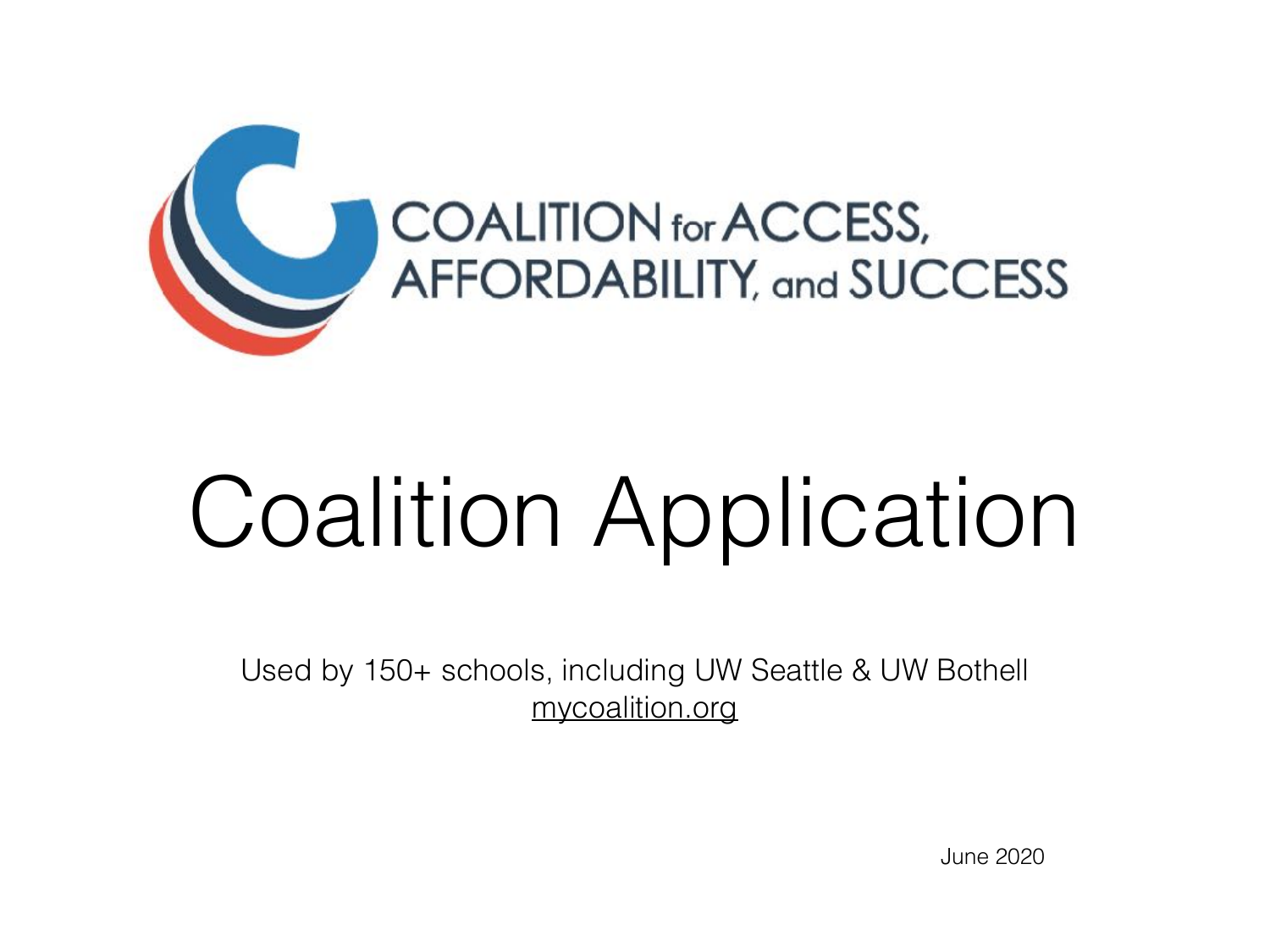## [mycoalition.org](http://mycoalition.org) **C** COALITION

|                                                                                                                                                                  |          | <b>CREATE ACCOUNT</b>                              | <b>LOG IN</b> |
|------------------------------------------------------------------------------------------------------------------------------------------------------------------|----------|----------------------------------------------------|---------------|
| Welcome!                                                                                                                                                         |          |                                                    |               |
| Welcome to the Coalition for Access, Affordability,<br>and Success, a consortium of diverse public and                                                           | Username |                                                    |               |
| private colleges and universities that has come<br>together to improve the college admission.<br>application process for all students.                           | Password |                                                    |               |
| The Coalition has developed a free platform of online<br>tools to streamline the experience of organizing and<br>refining your accdemic skills, discovering your |          | <sup>2</sup> Forget your peasurers?                |               |
| college options, and preparing your college-<br>applications. For more information about the<br>Coalition, please visit                                          | Log In   |                                                    |               |
| http://www.coalitionforcollegeaccess.org/.<br>Thank you for using the Coalition Platform.                                                                        |          | Or, if you are new, please<br>Create a New Account |               |

## Keep Track of Your Info

- 1. Use an email address you **check regularly**.
- 2. Know your password.
- 3. Use your name **as it appears on legal documents**.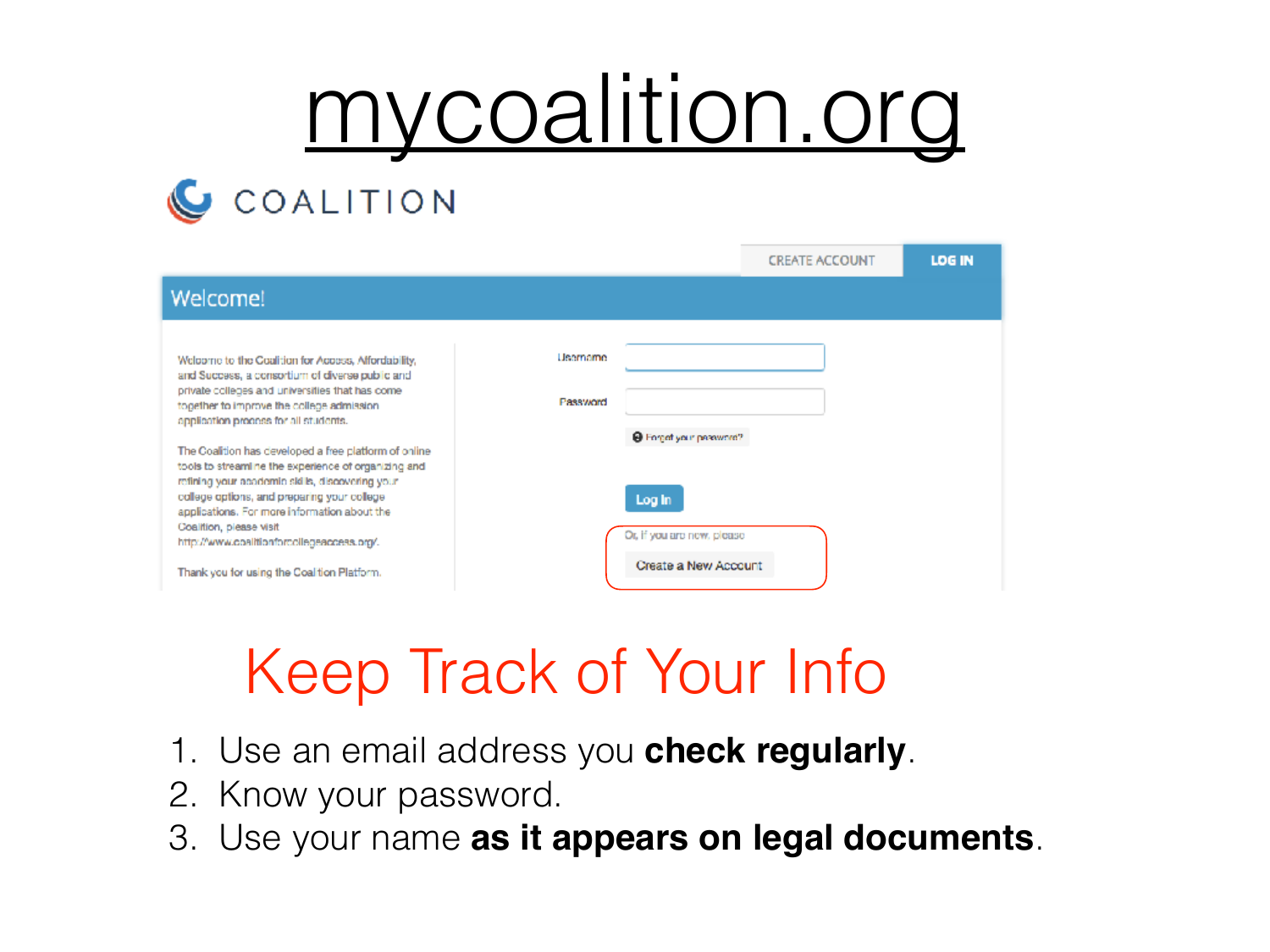## Learn to Navigate

#### Tabs

- Home
- Profile
- Locker
- Colleges
- Help

| COALITION                                                                                                                                                                                     |                                                                                                                                                                                                                                                                                 |  |                                                                                                                                             | Home > Profile Locker > Colleges Help > |   |                   |                                                                                           |  |  |
|-----------------------------------------------------------------------------------------------------------------------------------------------------------------------------------------------|---------------------------------------------------------------------------------------------------------------------------------------------------------------------------------------------------------------------------------------------------------------------------------|--|---------------------------------------------------------------------------------------------------------------------------------------------|-----------------------------------------|---|-------------------|-------------------------------------------------------------------------------------------|--|--|
| <b>Overview</b>                                                                                                                                                                               |                                                                                                                                                                                                                                                                                 |  |                                                                                                                                             |                                         |   |                   |                                                                                           |  |  |
|                                                                                                                                                                                               | Add to your locker<br>Add documents, music, video, and any other files that represent your learning experience.<br>You will also find PDFs for your Profile and Applications. The items in your locker won't be<br>shared with anyone unless you choose to make them available. |  |                                                                                                                                             |                                         |   |                   | ×                                                                                         |  |  |
|                                                                                                                                                                                               | $\approx$<br>Invite contacts<br>Collaborate on your application process with counselors, teachers, parents, and more.<br>Send a request to anyone you'd like to add as a contact in the system.                                                                                 |  |                                                                                                                                             |                                         |   |                   |                                                                                           |  |  |
|                                                                                                                                                                                               | x<br>Build your college list<br>make a list of the college you're interested in, you can always add or remove colleges to this<br>Istatanytine.                                                                                                                                 |  |                                                                                                                                             |                                         |   |                   |                                                                                           |  |  |
| 扊<br>Profile                                                                                                                                                                                  |                                                                                                                                                                                                                                                                                 |  |                                                                                                                                             |                                         |   |                   |                                                                                           |  |  |
| Ready to Start                                                                                                                                                                                |                                                                                                                                                                                                                                                                                 |  | In Progress                                                                                                                                 |                                         |   | Complete          |                                                                                           |  |  |
| <b>Family information</b><br><b>High School Information</b><br>9th-11th Grade Coursework<br>12th Grade Coursework<br>College Coursework<br><b>Academic Interests</b><br>Activities/Experience |                                                                                                                                                                                                                                                                                 |  | Personal Information<br>Citizenship Information<br>College Information<br><b>SAT/ACT</b><br><b>Subject Tests</b><br><b>Additional Tests</b> |                                         | ၑ | <b>Fee Walver</b> | Contact Information<br><b>Comographic information</b><br><b>FOROTS &amp; Distinctions</b> |  |  |
|                                                                                                                                                                                               |                                                                                                                                                                                                                                                                                 |  | You can use the Profile Check any time to check your Profile for errors or missing information.                                             |                                         |   |                   |                                                                                           |  |  |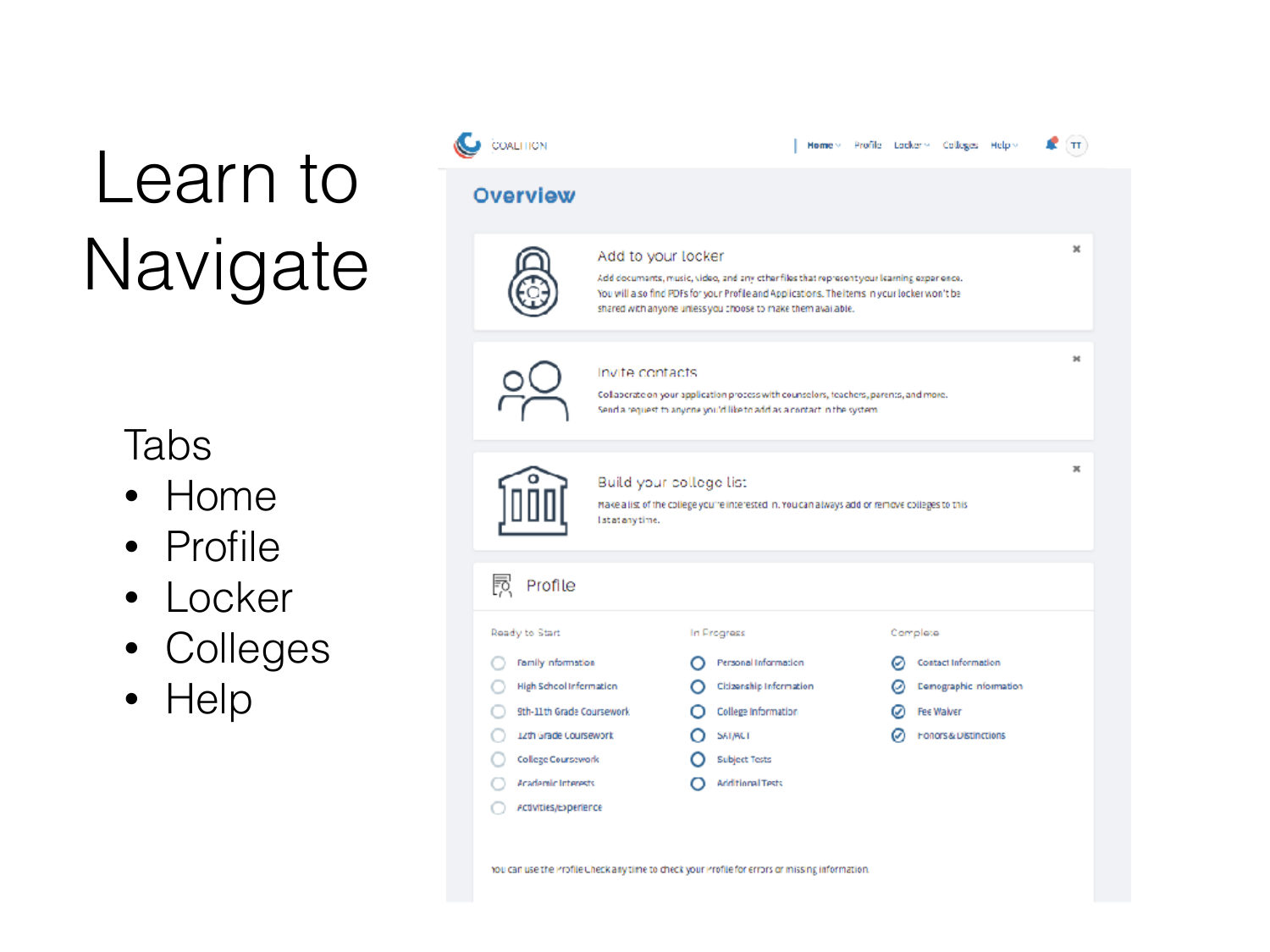### **The Profile**

#### start anytime

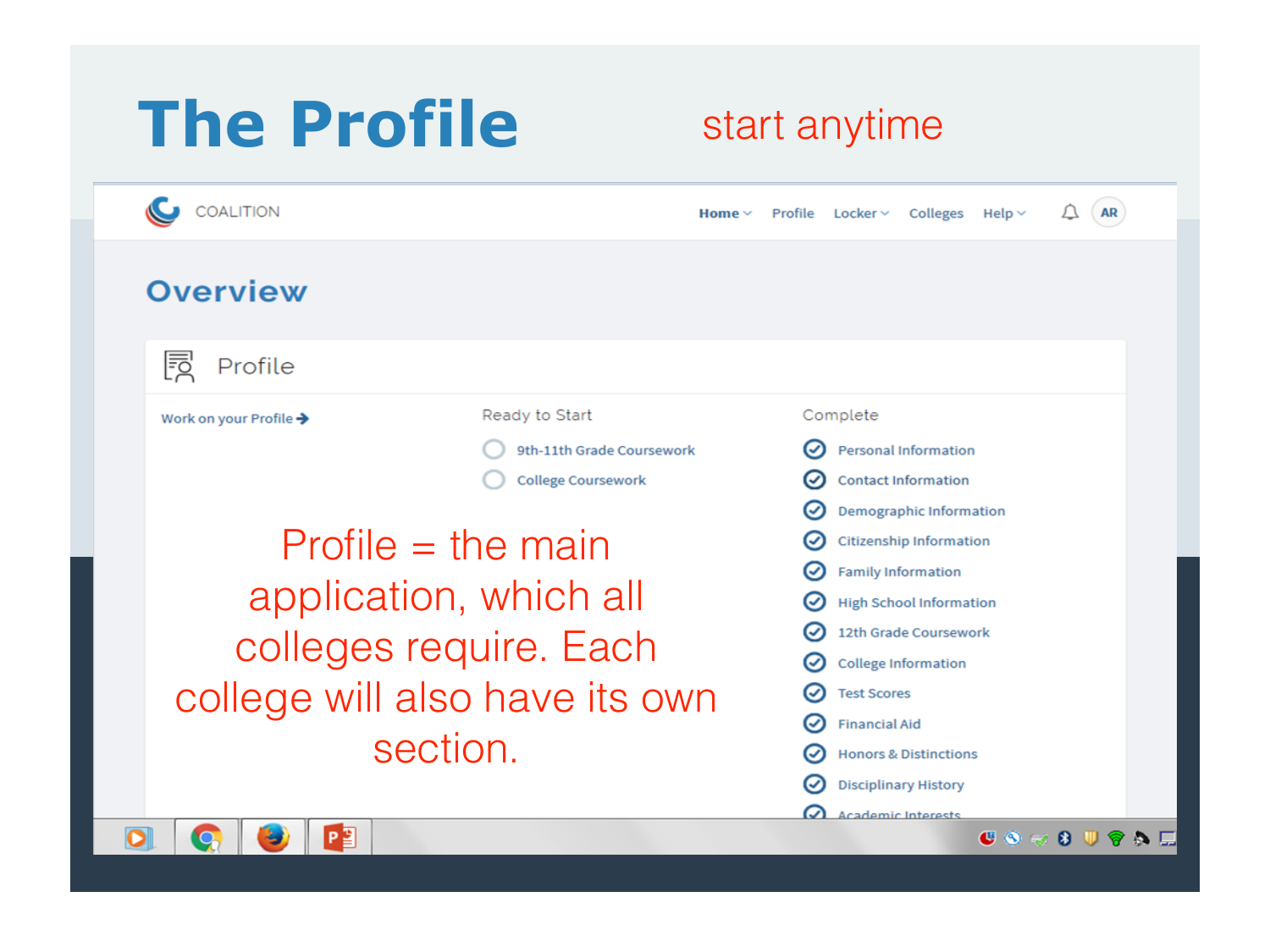# Add Colleges

| COALITION<br>Home $\vee$                                                                                                                       | $\mathsf{Profit} \gets \mathsf{Locker} \times$<br><b>Colleges</b><br>Help ~ |
|------------------------------------------------------------------------------------------------------------------------------------------------|-----------------------------------------------------------------------------|
| <b>Colleges</b>                                                                                                                                | Share List $\rightarrow$<br>်တို့                                           |
| Add colleges to your list to start applying and to keep track of your progress on each application.                                            | Coalition colleges                                                          |
| + SHOW LIST                                                                                                                                    |                                                                             |
| Carleton College                                                                                                                               | College and Deadline Information ~                                          |
| I want to start sharing my contact information with Carleton College. They may use the<br>number in my contact information to text message me. | я<br><b>START APPLICATION</b>                                               |
| Colby College                                                                                                                                  | College and Deadline Information V                                          |
| I want to start sharing my contact information with Colby College. They may use the number<br>in my contact information to text message me.    | Ĩ<br><b>START APPLICATION</b>                                               |

Where you are applying affects the sections you fill out.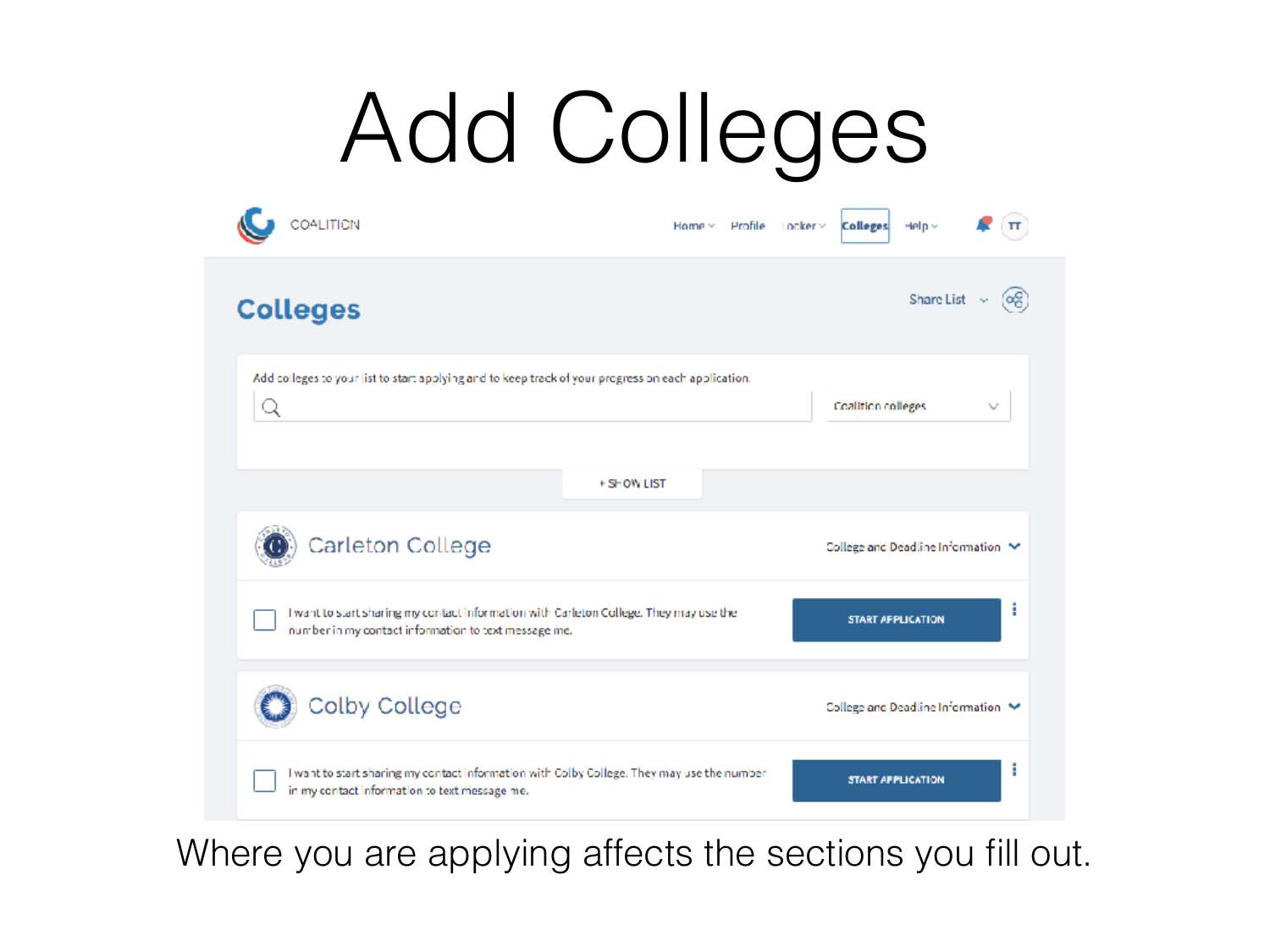## Shorewood materials sent through Naviance, *not* Coalition or Common Apps

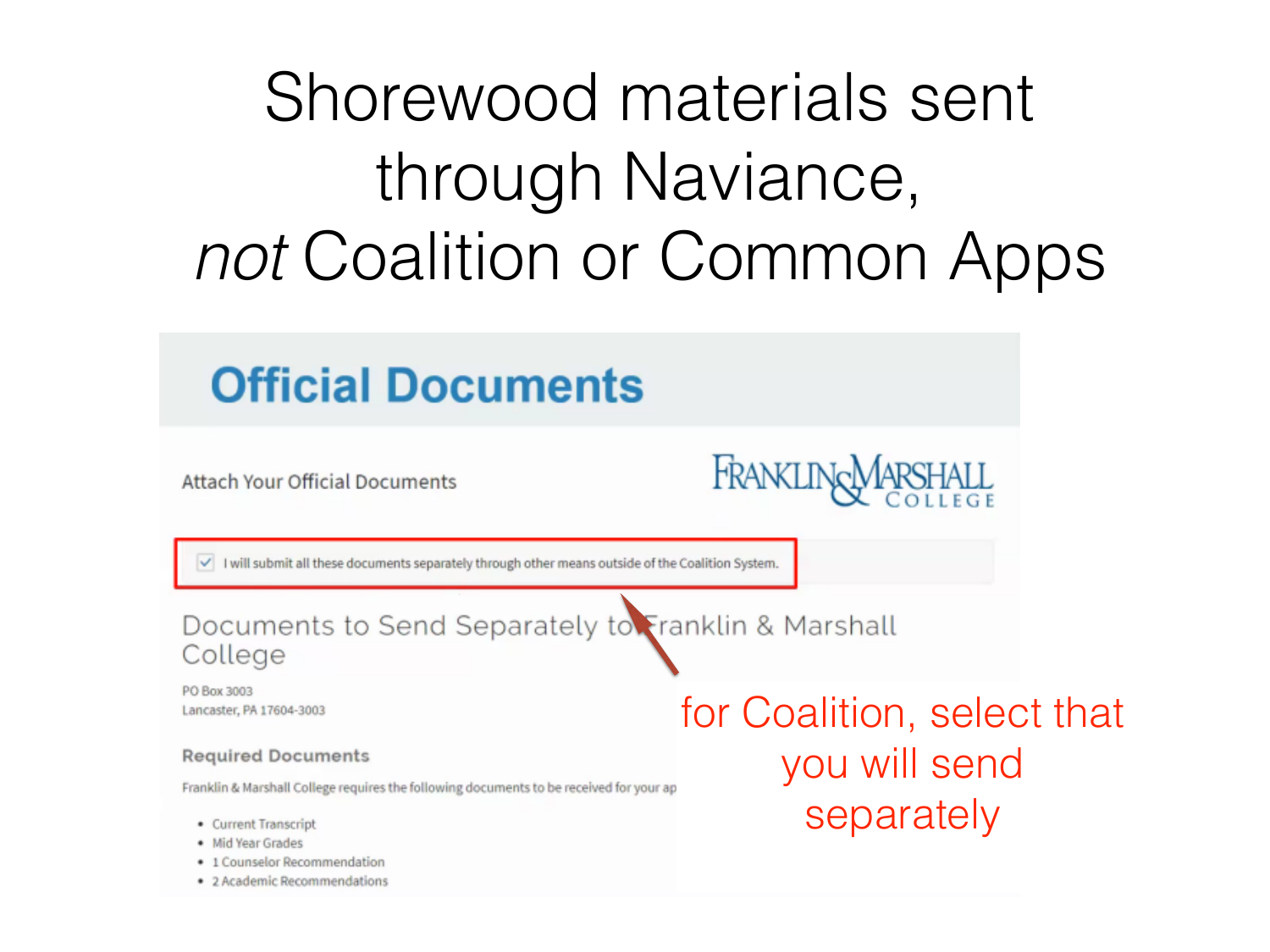Recommenders & Counselors done through Naviance, *not* Coalition or Common Apps



do not invite school contacts

 $\mathbf{x}$ 

Invite contacts

Collaborate on your application process with counselors, teachers, parents, and more. Send a request to anyone you'd like to add as a contact in the system.

We can provide support via email or fall office hours, but not through application collaboration tools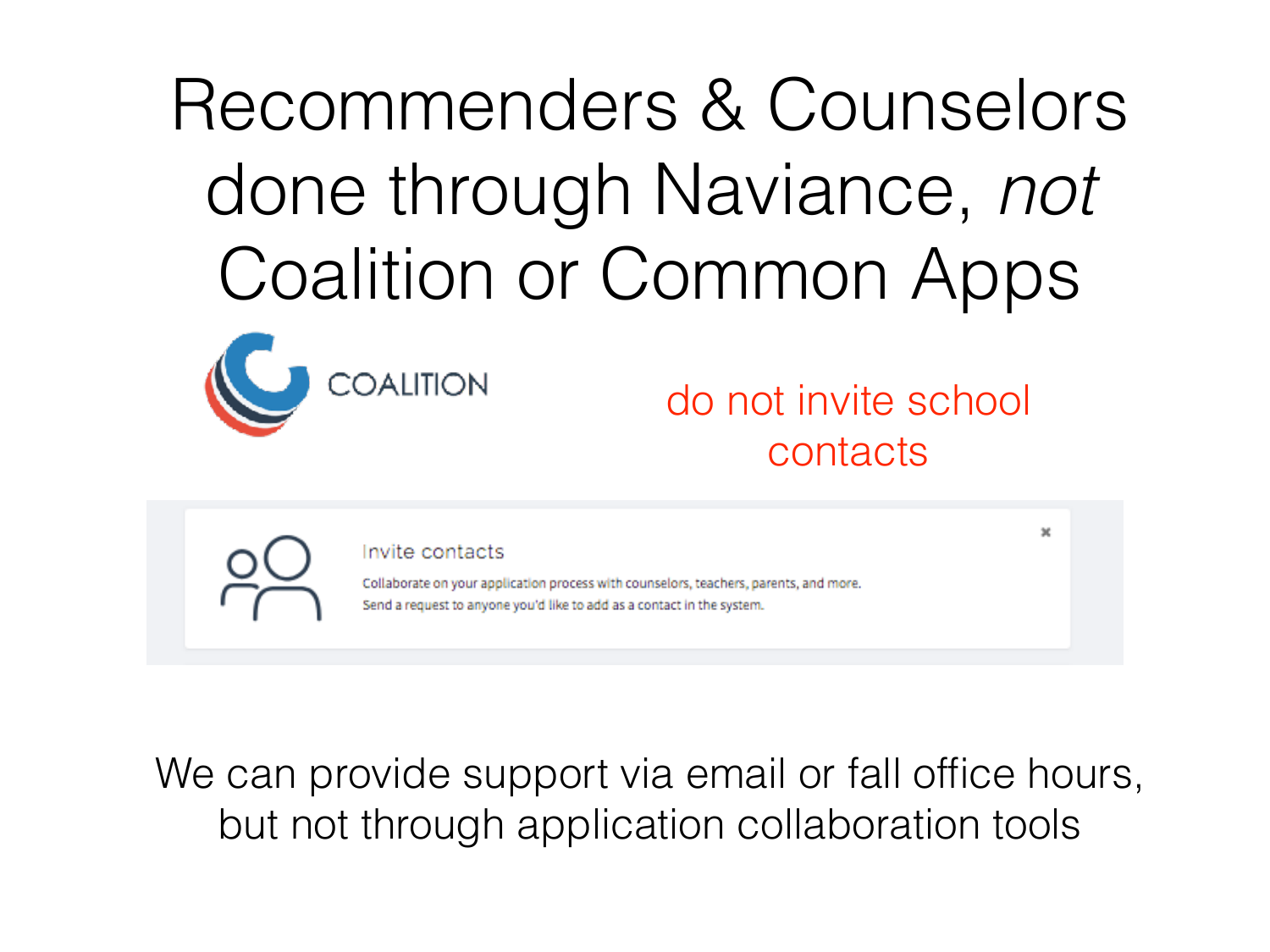### **Coalition Fee Waiver**

A universal fee waiver allowing students to apply to college barrier free.



If you have a choice of which app to use, Coalition *may* be less expensive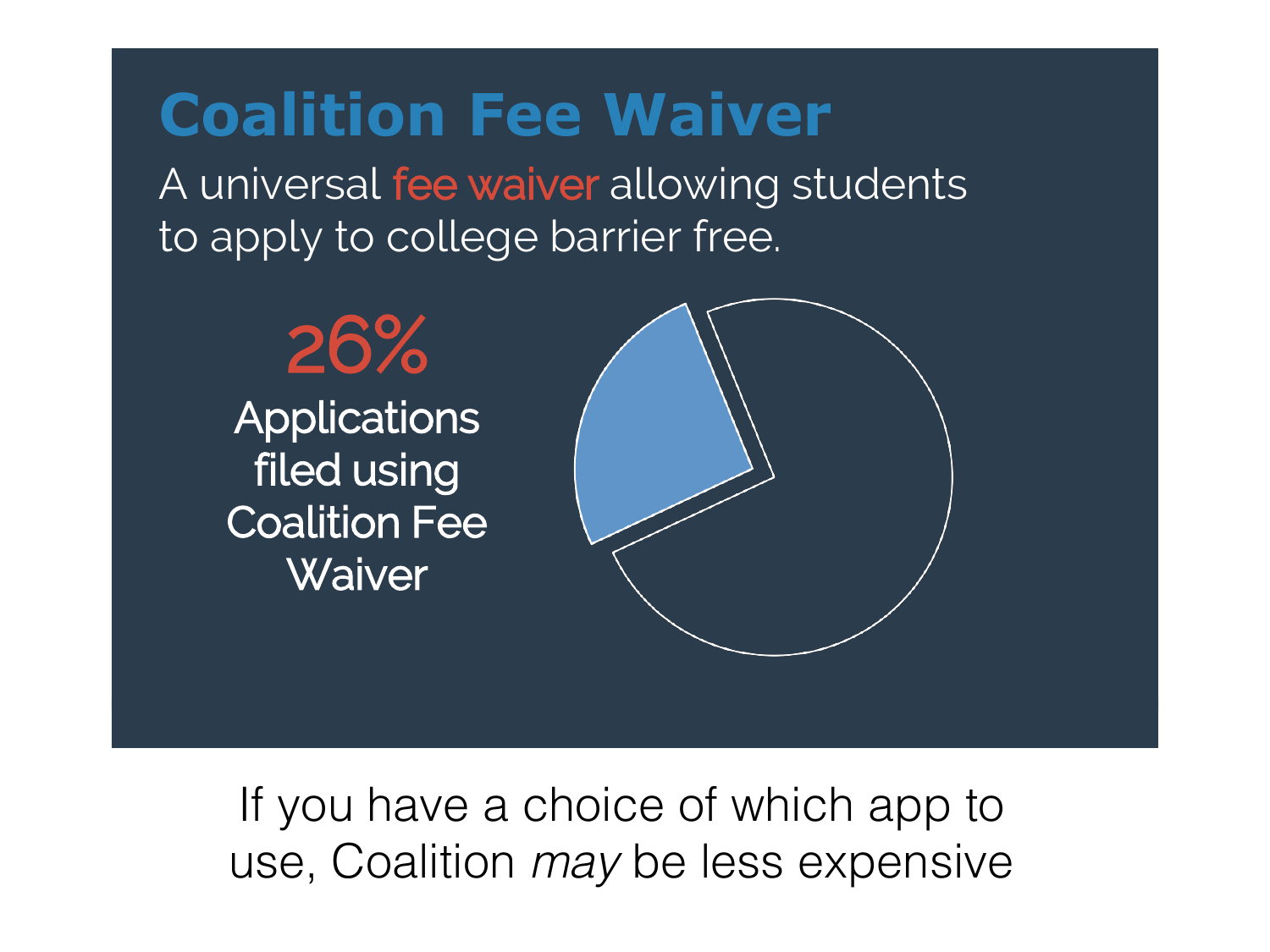## UW doesn't use the Locker, but some schools do…

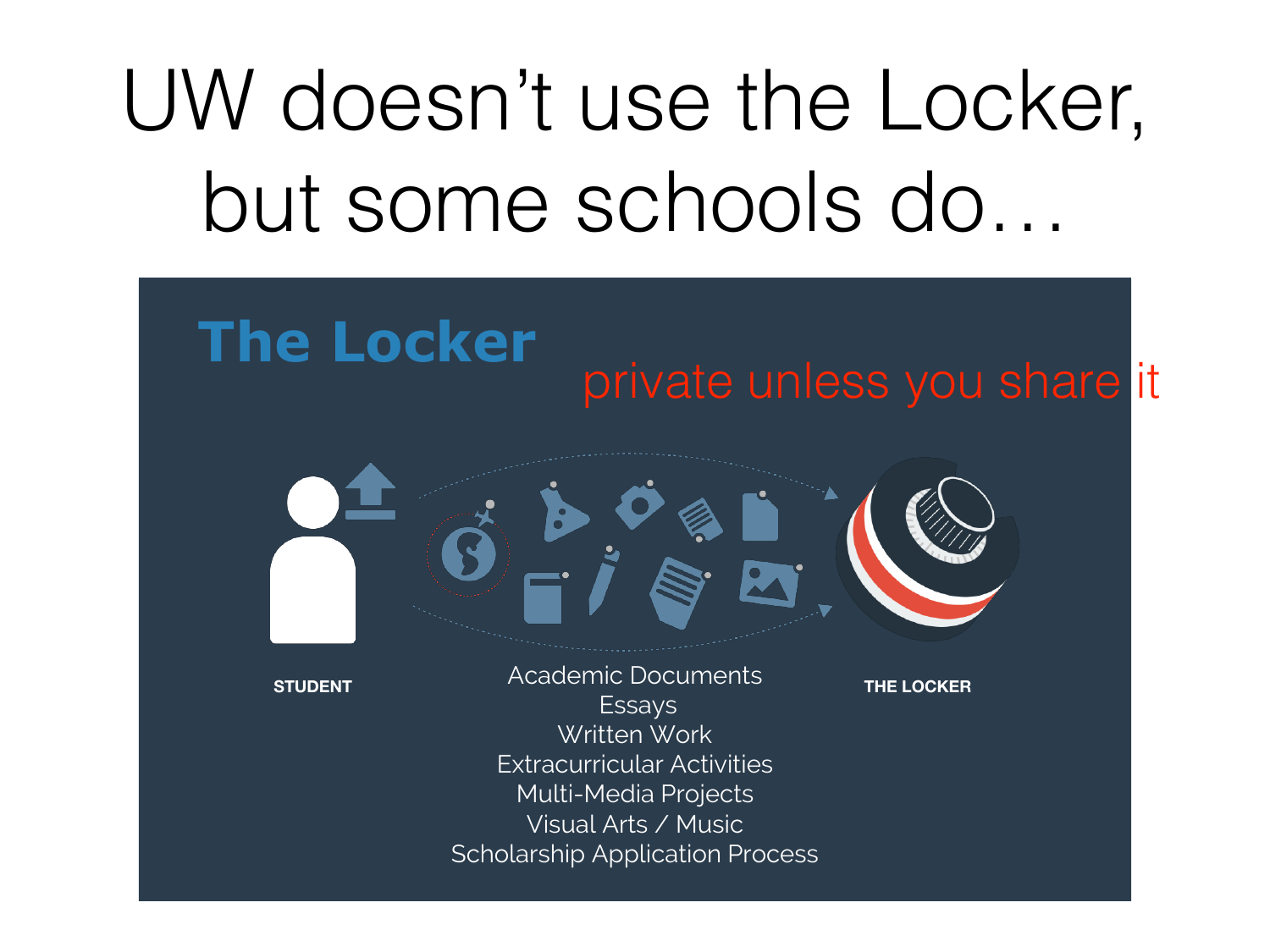

- Any high school student can start the Profile anytime
- UW portions not available until 9/1, but you can look up writing prompts
- Unofficial transcript will be handy for the coursework section; request from Mrs. Roma after school starts in fall [sharon.roma@shorelineschools.org](mailto:sharon.roma@shorelineschools.org)
- SS# not required, but recommended